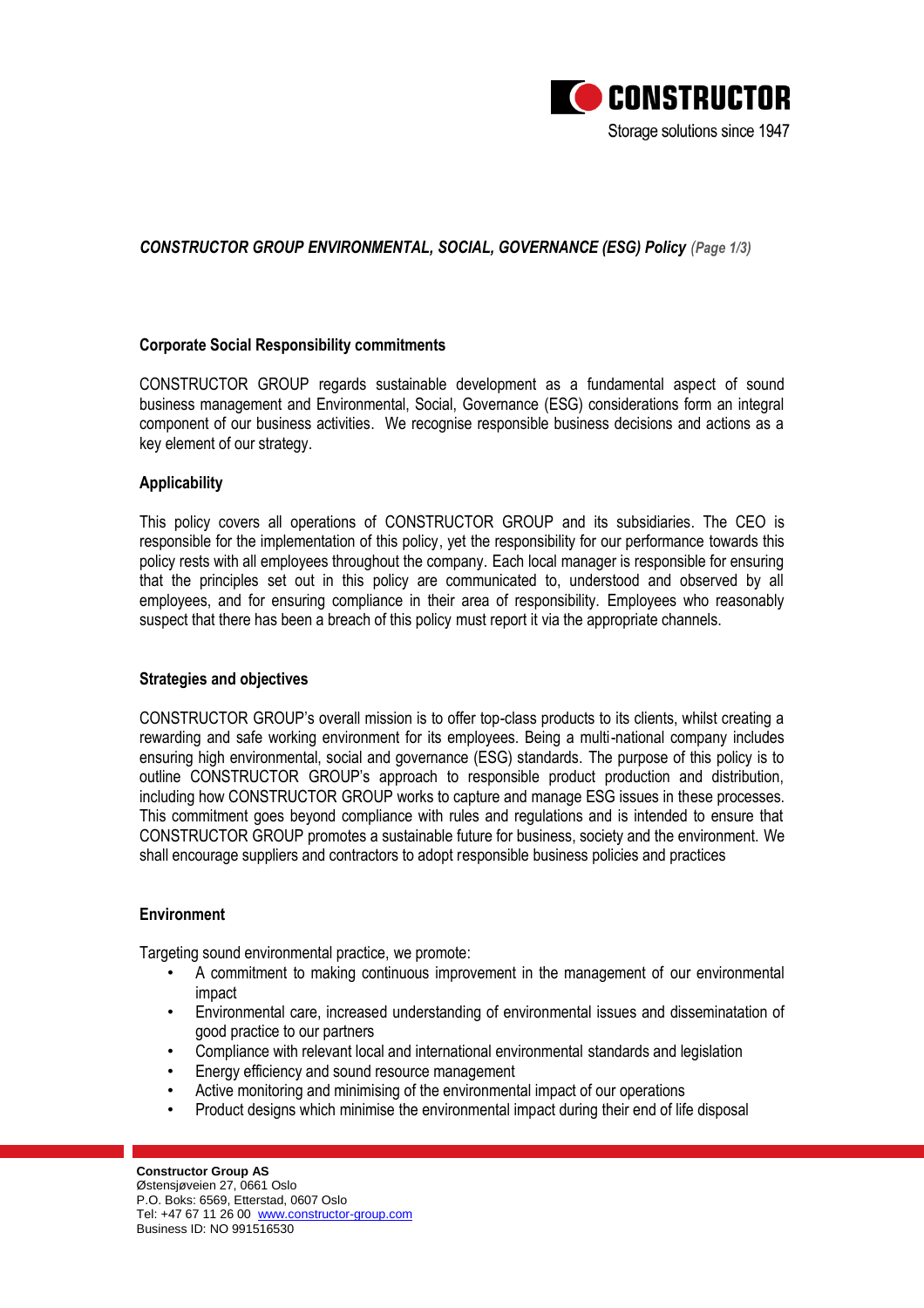

# *CONSTRUCTOR GROUP ENVIRONMENTAL, SOCIAL, GOVERNANCE (ESG) Policy (Page 2/3)*

## **Social/Human rights**

With reference to labour and human rights practices, we expect and encourage:

- Safe and healthy working conditions
- Awareness and compliance with international conventions on human rights
- Avoidance of discrimination or harassment based on age, race, gender, religion, sexual orientation, disability, nationality, trade union activity or any other factor
- Respecting the employee's right to freedom of association and collective bargaining in accordance with local labor laws
- A clear 'zero tolerance' to child labour and slavery in our business operations worldwide; we do not tolerate slavery and child labour in our supply chain either
- Working hours which comply with industry guidelines and national standards, where they exist, and are not to be excessive
- Recruitment and career advancement based solely on individual merit
- A workplace environment in which there is mutual trust and respect and where every person feels responsible for the performance and reputation of our company
- Our employees to realise their potential

## **Governance**

In the context of the ESG perspective, we commit to and promote the following aspects of corporate governance:

- High standards of business ethics and integrity
- Zero tolerance of corruption and full compliance with applicable anti-bribery, anti-fraud, antimoney laundering and tax evasion laws and regulations
- Compliance with applicable anti-trust and competition laws
- Fostering economic and social wellbeing in the countries and communities in which we do business
- Respecting the legitimate interests of third parties with whom we have dealings in the course of our business
- Compliance with the laws and regulations applicable wherever we do business
- Compliance with the relevant principles governing data protection in each country in which we operate